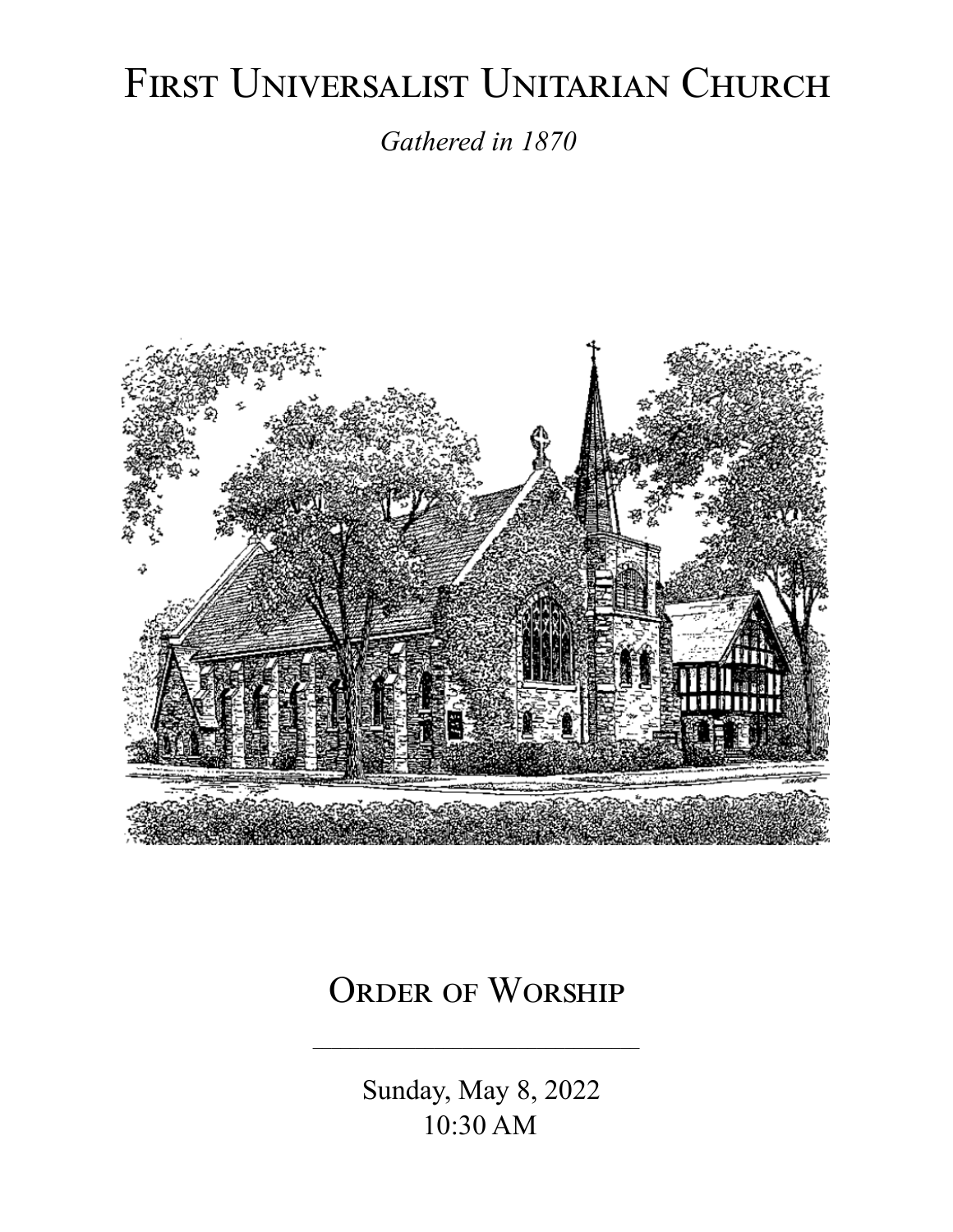# Order of Worship

#### **BELLCHIME**

#### **PRELUDE**

"Solveig's Song" *Edvard Grieg*

#### WELCOME AND ANNOUNCEMENTS

#### Lighting of the Chalice

**We light this chalice for the light of truth, the warmth of love, and the fire of commitment. We light this symbol of our faith as we gather together.**

\*Gathering Hymn No. 301 "Touch the Earth, Reach the Sky"

\*Affirmation

**Love is the doctrine of this church: The quest of truth is its sacrament, And service is its prayer. To dwell together in peace, To seek knowledge in freedom, To serve human need, To the end that all souls shall grow into harmony with the Divine— Thus do we covenant with each other.**

\*Doxology

**From all that dwell below the skies Let songs of hope and faith arise; Let peace, good will on earth be sung Through every land, by every tongue.**

Story for All Ages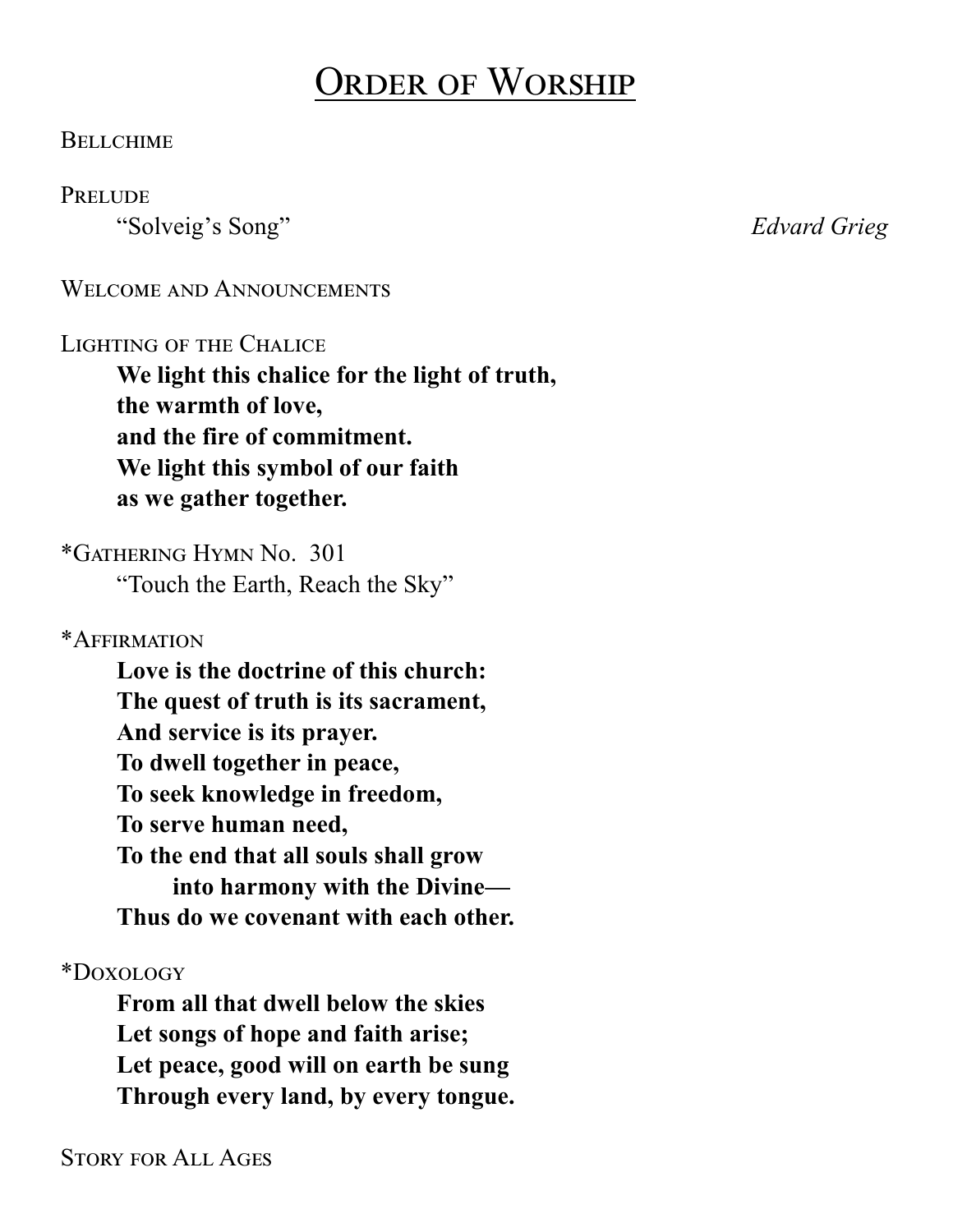| <b>CHILDREN'S SONG</b><br>May peace surround you,<br>May love surround you,<br>As you go, as you go,<br>As you go on your way. (Repeat) | Juliana Nord        |
|-----------------------------------------------------------------------------------------------------------------------------------------|---------------------|
| <b>OFFERTORY</b>                                                                                                                        |                     |
| "Wondrous Love"                                                                                                                         | trad. American      |
| PRAYER AND SILENT MEDITATION                                                                                                            |                     |
| <b>PRAYER HYMN NO. 168 (sung by the congregation, seated)</b><br>"One More Step"                                                        |                     |
| <b>READING</b>                                                                                                                          |                     |
| Psalm 23                                                                                                                                |                     |
| <b>MUSIC MEDITATION</b>                                                                                                                 |                     |
| "Hamabe-no-ute (Song of the Beach)"                                                                                                     | <i>Narita</i>       |
| <b>READING</b>                                                                                                                          |                     |
| "Don't Tell Anyone"                                                                                                                     | Tony Hoagland       |
| <b>SERMON</b>                                                                                                                           |                     |
| "Where the Past Is the Past"                                                                                                            |                     |
| CLOSING HYMN No. 100                                                                                                                    |                     |
| "Peace Like a River"                                                                                                                    |                     |
| <b>BENEDICTION</b>                                                                                                                      |                     |
| <b>POSTLUDE</b>                                                                                                                         |                     |
| "Sonata in C Major, (IV)"                                                                                                               | Nicholas Chedeville |